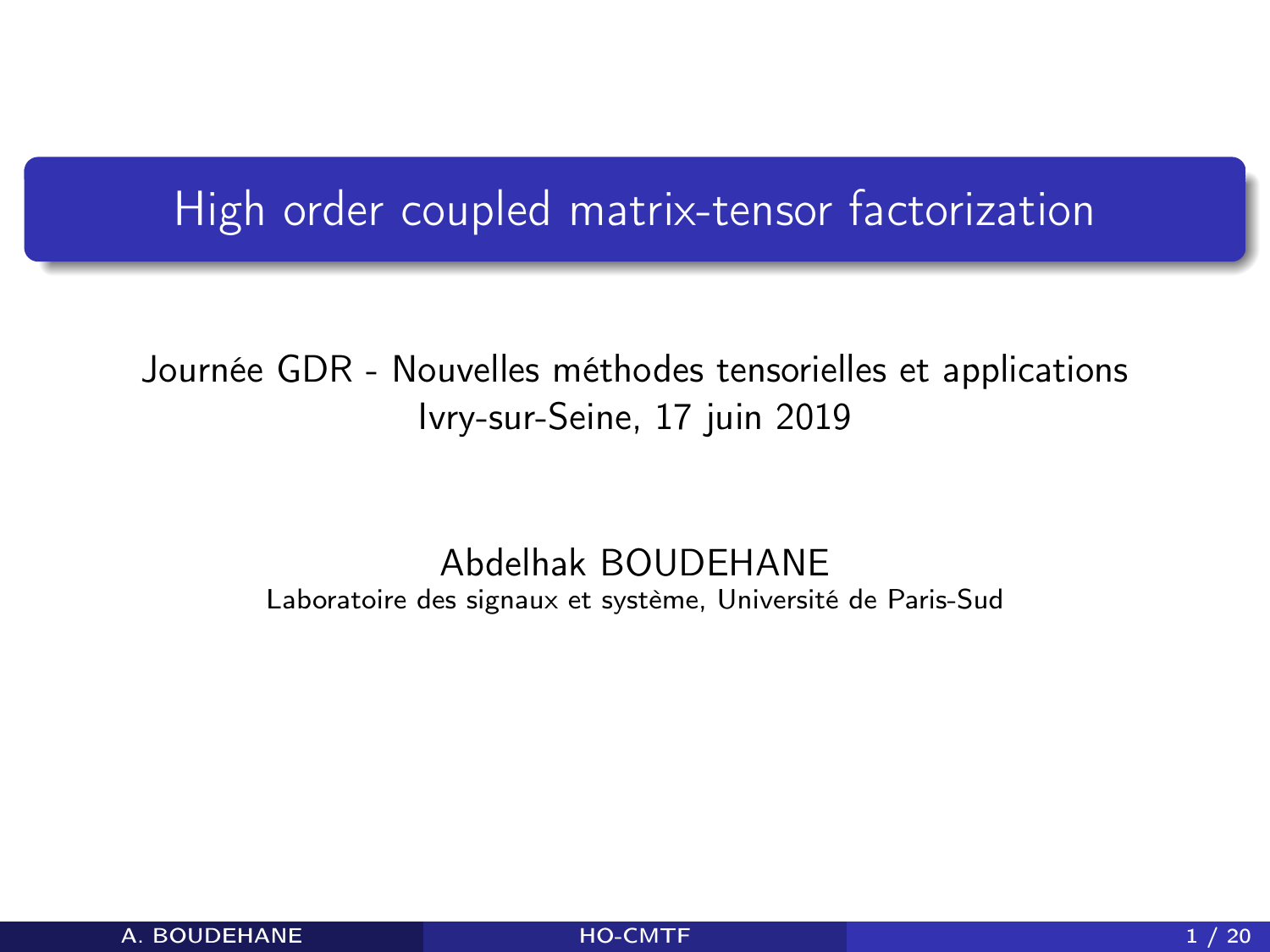This is a joint work with

- Yassine Zniyed, Laboratoire des Signaux et Systèmes, Univ. Paris-Sud, France.
- Arthur Tenehaus, , Laboratoire des Signaux et Systèmes, Univ. Paris-Sud, France.
- Laurent Le Brusquet, , Laboratoire des Signaux et Systèmes, Univ. Paris-Sud, France.
- Rémy Boyer, Centre de Recherche en Informatique, Signal et Automatique de Lille, Univ. Lille, France.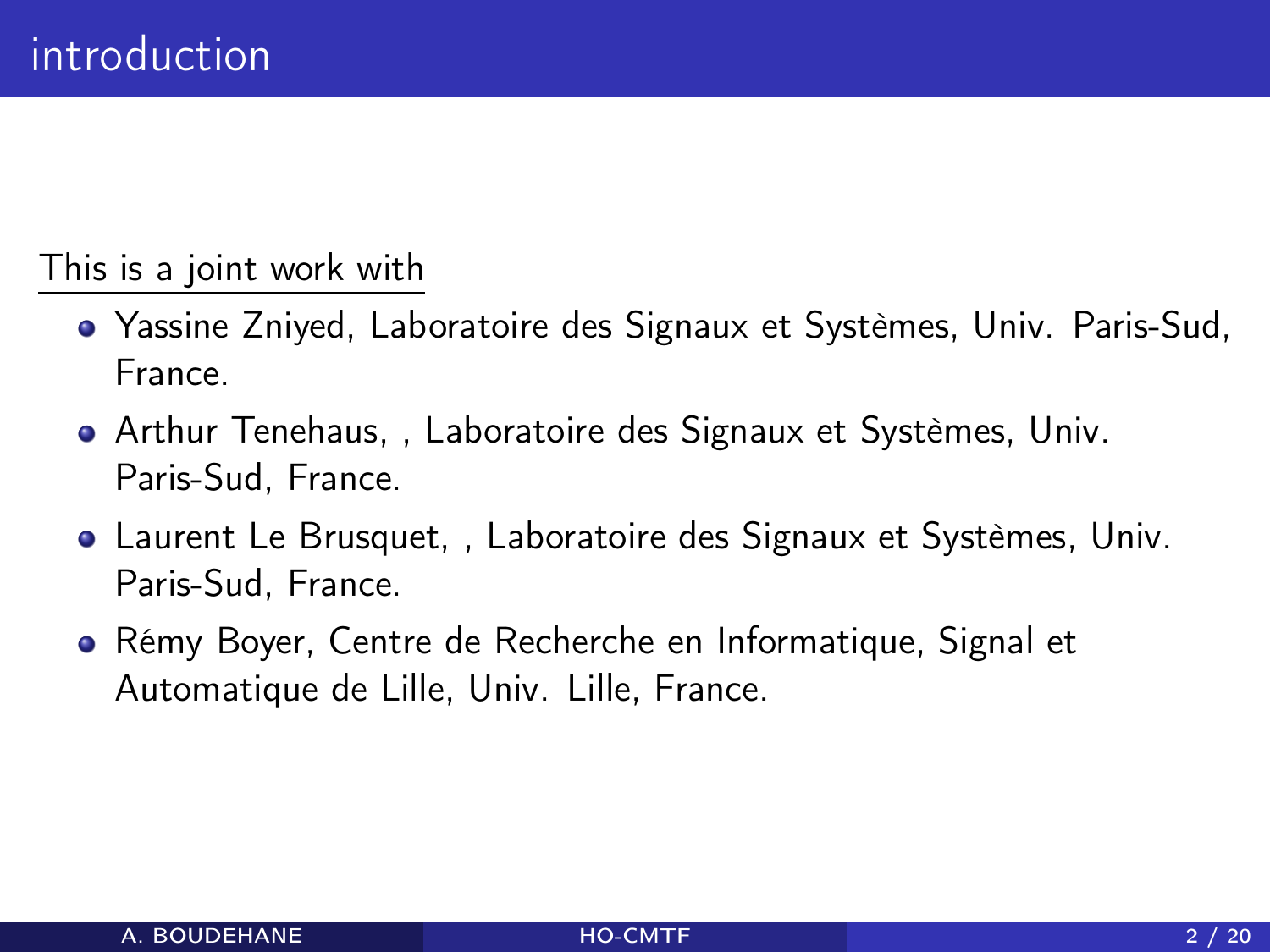#### References

- **A. Boudehane, Y. Zniyed, A. Tenehaus, L. Le Brusquet and R. Boyer. BREAKING THE** CURSE OF DIMENSIONALITY FOR COUPLED TENSOR-MATRIX FACTORIZATION. CAMSAP. 2019.
- Y. Zniyed, R. Boyer, A.L.F. de Almedia and G. Favier, High-Order CPD Estimation with Dimensionality Reduction Using A Tensor Train Model, EUSIPCO, 2018.
- Y. Zniyed, R. Boyer, A.L.F. de Almedia and G. Favier, High-order tensor factorization via trains of coupled third-order CP and Tucker decompositions, Linear Algebra and its Applications (LAA), 2018, submitted.
- Y. Zniyed, R. Boyer, A.L.F. de Almedia and G. Favier, Multidimensional Harmonic Retrieval Based on Vandermonde Tensor Train, Elsevier, Signal Processing, vol. 163, pp. 75-86, 2019.
- Y. Zniyed, R. Boyer, A.L.F. de Almedia and G. Favier, A TT-Based Hierarchical Framework for Decomposing Big Data Tensors, SIAM journal on Scientific Computing (SISC), 2018, submitted.
- Y. Zniyed, R. Boyer, A.L.F. de Almedia and G. Favier, Tensor Train Representation of MIMO channels using the JIRAFE Method, Elsevier, Signal Processing, 2019, submitted.
- Y. Zniyed, R. Boyer, A.L.F. de Almedia and G. Favier, Tensor-Train modeling for MIMO-OFDM tensor coding-and-forwarding relay systems, EUSIPCO, 2019.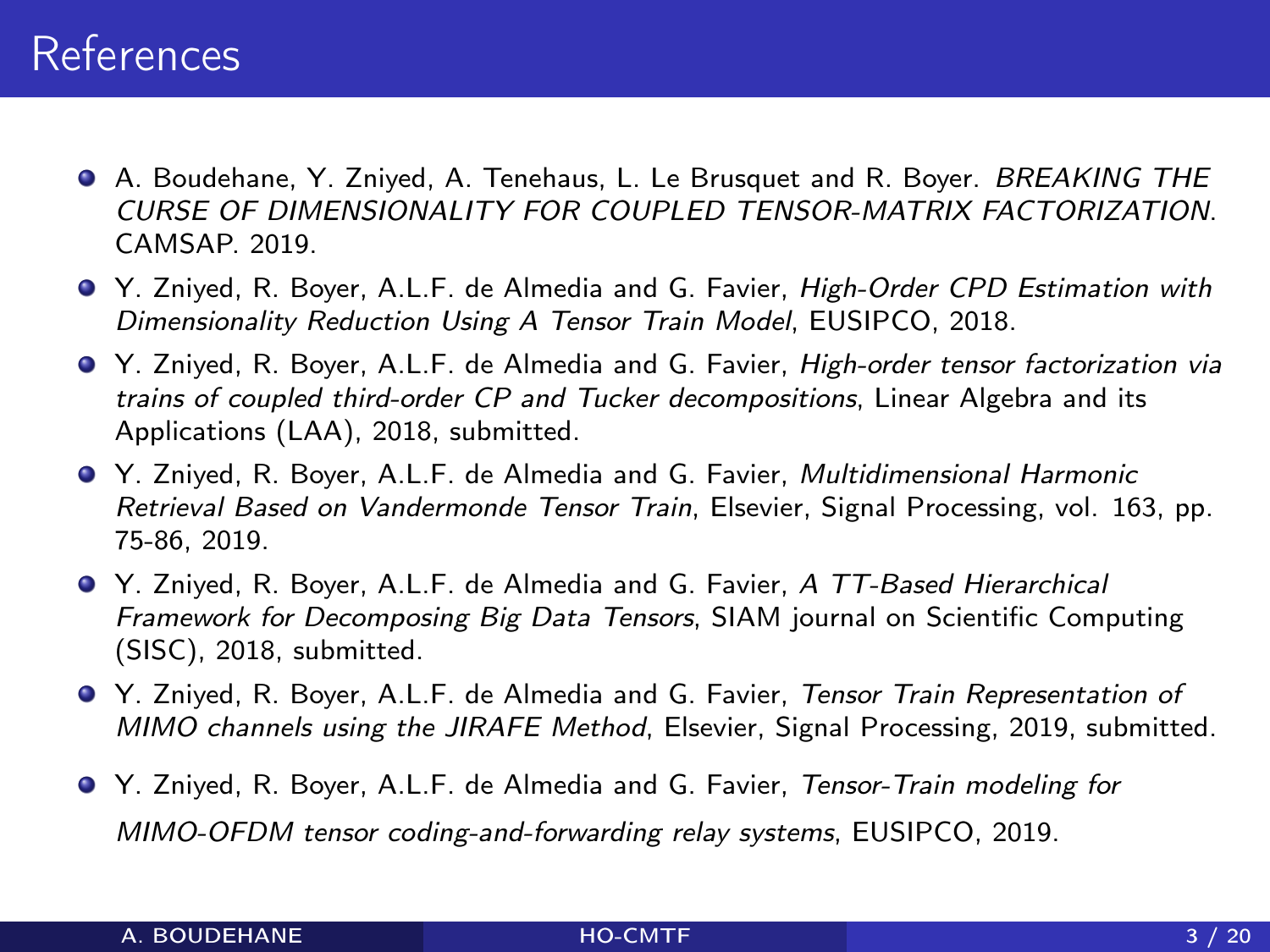Scalars, vectors, matrices, and tensors:

$$
x,\mathbf{x},\mathbf{X},\mathcal{X}
$$

• Mode-*n* product

$$
[\boldsymbol{\mathcal{X}}\times_{n} \mathsf{A}]_{i_{1}\cdots i_{n-1}j i_{n+1}\cdots i_{N}}=\sum_{i_{n}=1}^{I_{N}}[\boldsymbol{\mathcal{X}}]_{i_{1}i_{2}\cdots i_{N}}[\mathsf{A}]_{j i_{n}}
$$

 $\times_n^m$  product  $[\mathcal{A} \times_n^m \mathcal{B}]_{i_1,...,i_{n-1},i_{n+1},...,i_N,j_1,...,j_{m-1},j_{m+1},...,j_M}$  $=\sum_{k=1}^{I_n} [\mathcal{A}]_{i_1,...,i_{n-1},k,i_{n+1},...,i_{\mathsf{N}}}[\mathcal{B}]_{j_1,...,j_{m-1},k,j_{m+1},...,j_{\mathsf{M}}}.$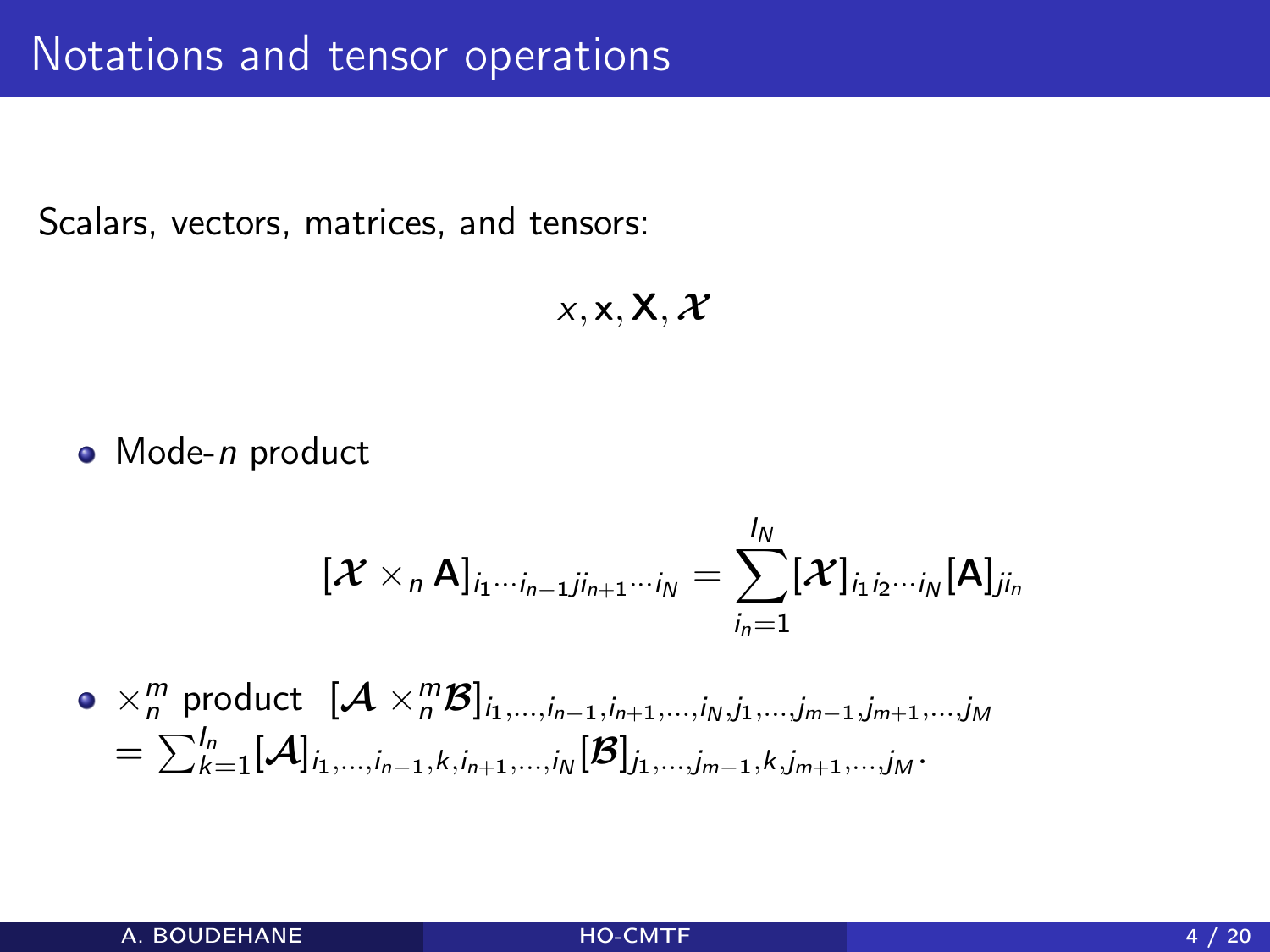### Outline

- [Coupled Matrix/Tensor Factorization \(CMTF\)](#page-5-0)
- [All-At-Once Optimization](#page-7-0)
- [Curse of Dimensionality](#page-8-0)
- [dimensionality reduction : JIRAFE](#page-9-0)
- [Impact on CMTF](#page-11-0)
- [C-JIRAFE](#page-15-0)
	- **[Simulation](#page-17-0)**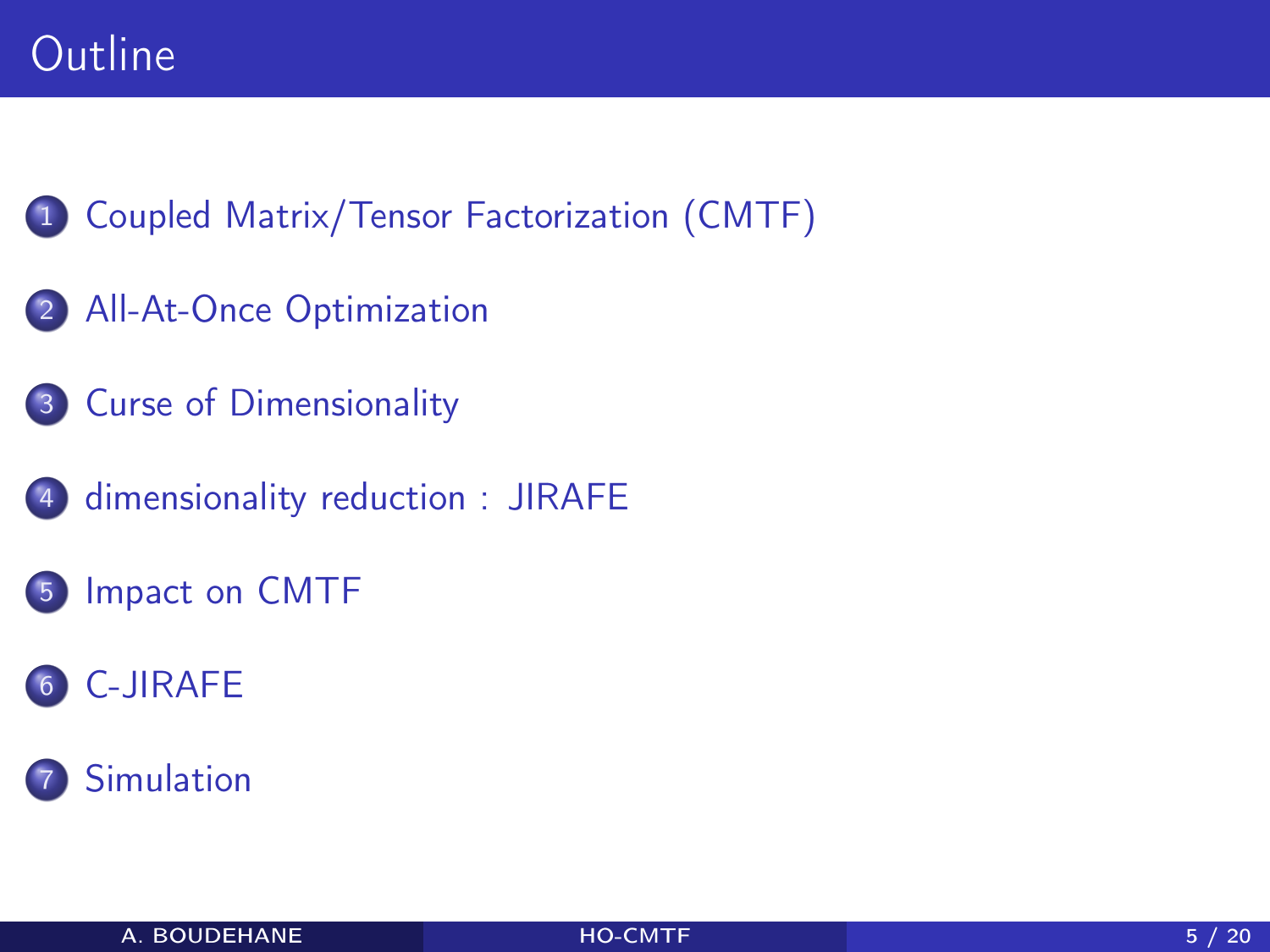## <span id="page-5-0"></span>Coupled Matrix/Tensor Factorization (CMTF)



Figure: 3d-tensor  $X$  coupled with matrix Y on the first mode

Canonical Polyadic (CP) model tensor

$$
\boldsymbol{\mathcal{X}} = [\![\boldsymbol{P}_1, \boldsymbol{P}_2, \ldots, \boldsymbol{P}_Q]\!]
$$

Rank Factorization Matrix

$$
\bm{Y} = \bm{P}_k \bm{V}^\mathsf{T}
$$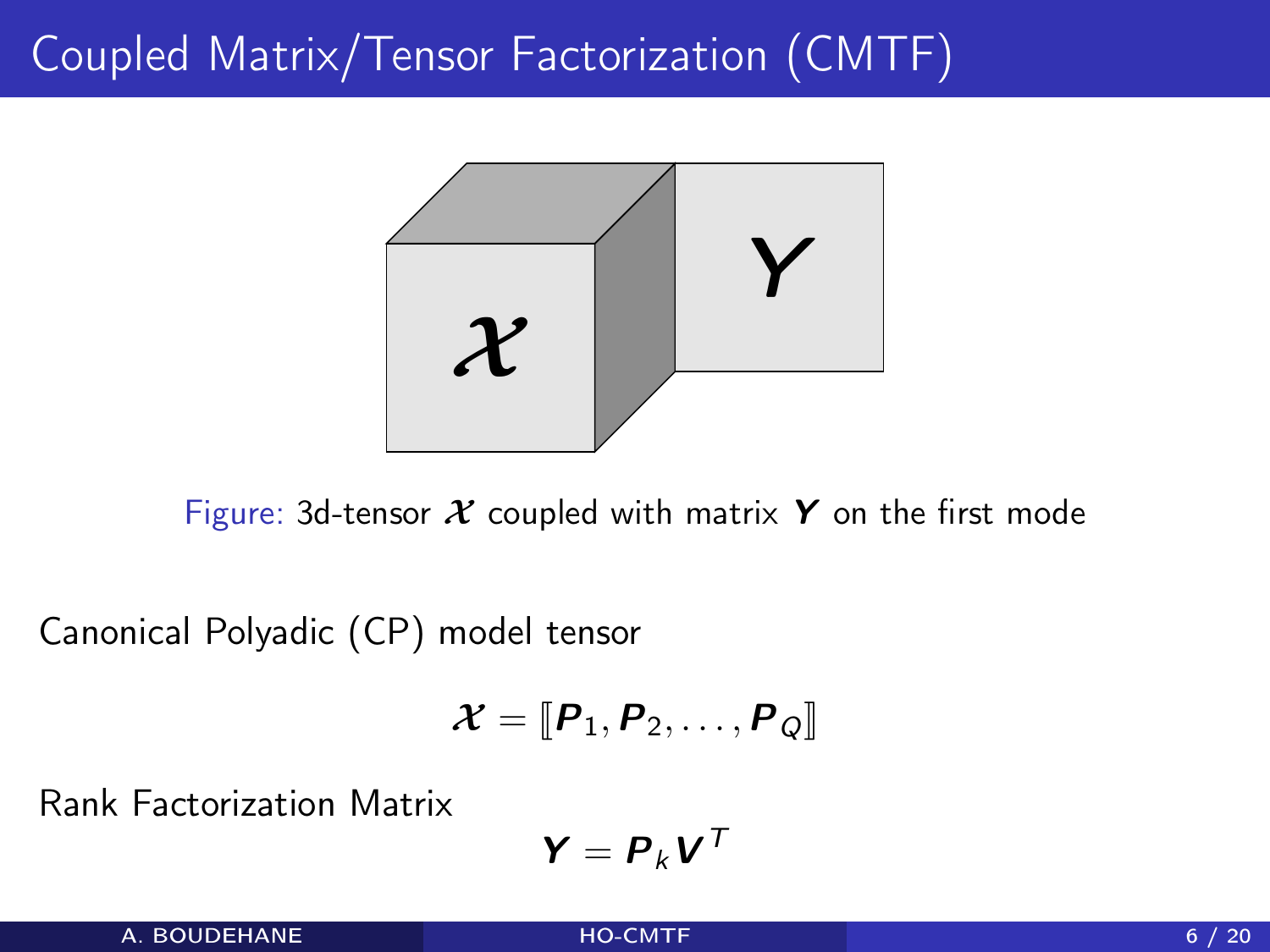$f(P_1, P_2, \ldots, P_Q, V) = ||X - [P_1, P_2, \ldots, P_Q]||_F^2 + ||Y - P_k V^T||_F^2$ 



Figure: Factor graph modelization of CMTF

A. BOUDEHANE [HO-CMTF](#page-0-0) HO-CMTF 7 / 20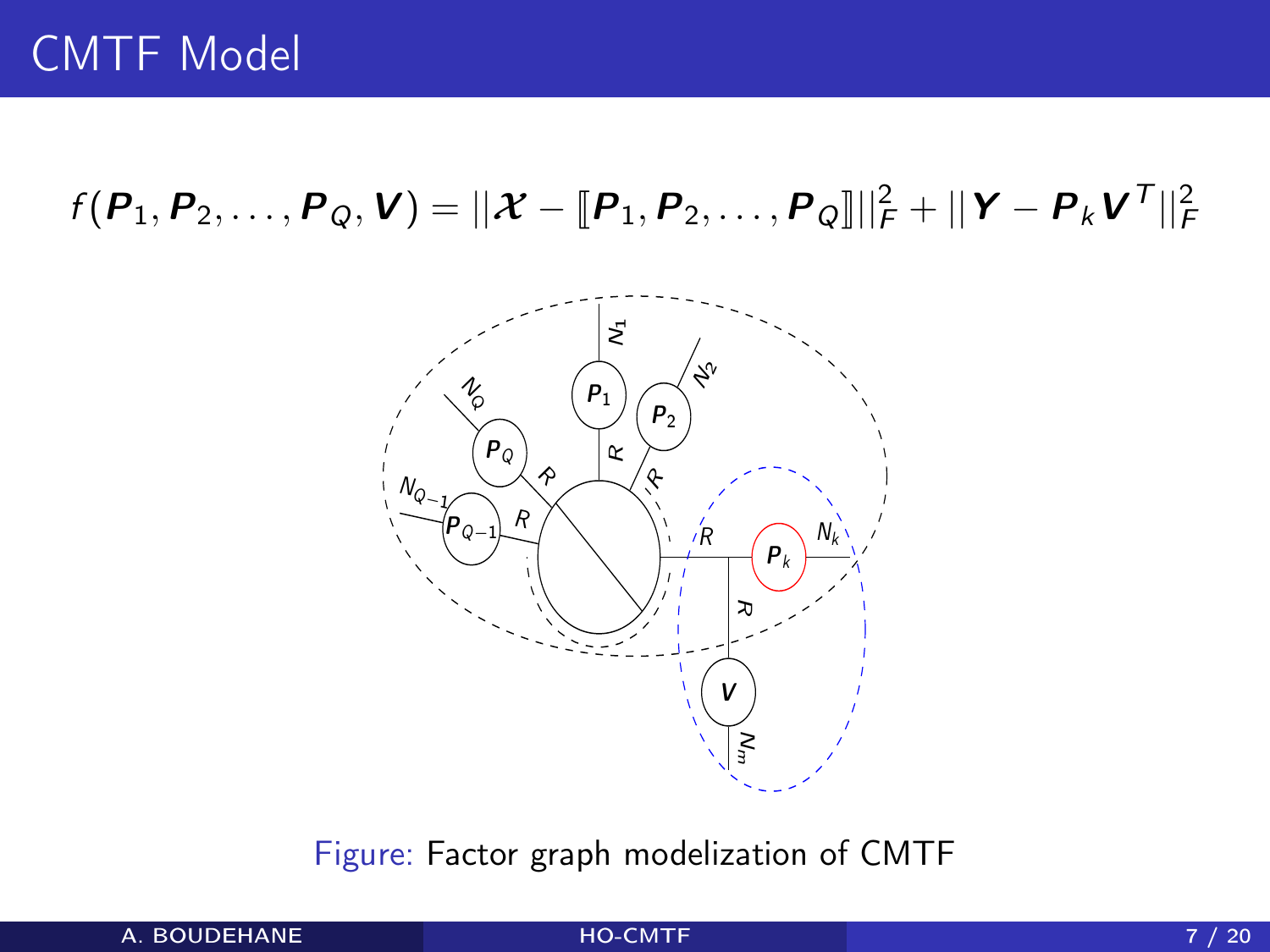#### <span id="page-7-0"></span>Gradient-based approach: CMTF-OPT<sup>1</sup>.

- All-at-once optimization.
- Gradient :

$$
\nabla f = \left[ \begin{array}{c} \text{vec}\left(\frac{\partial f}{\partial P_1}\right) \\ \vdots \\ \text{vec}\left(\frac{\partial f}{\partial P_Q}\right) \\ \text{vec}\left(\frac{\partial f}{\partial V}\right) \end{array} \right]
$$

Using Nonlinear Conjugate Gradient (NCG) algorithm to jointly-compute factor matrices  $(P_1, \ldots, P_Q, V)$ .

A. BOUDEHANE BUT AND [HO-CMTF](#page-0-0) AND ALL CONTRACTS AND A RESIDENCE AND A RESIDENCE AS A 20

<sup>&</sup>lt;sup>1</sup>E. Acar, T. G. Kolda, and D. M. Dunlavy. "All-at-once Optimization for Coupled Matrix and Tensor Factorizations". In: in 9th Workshop on Mining and Learning with Graphs, San Diego, CA (2011).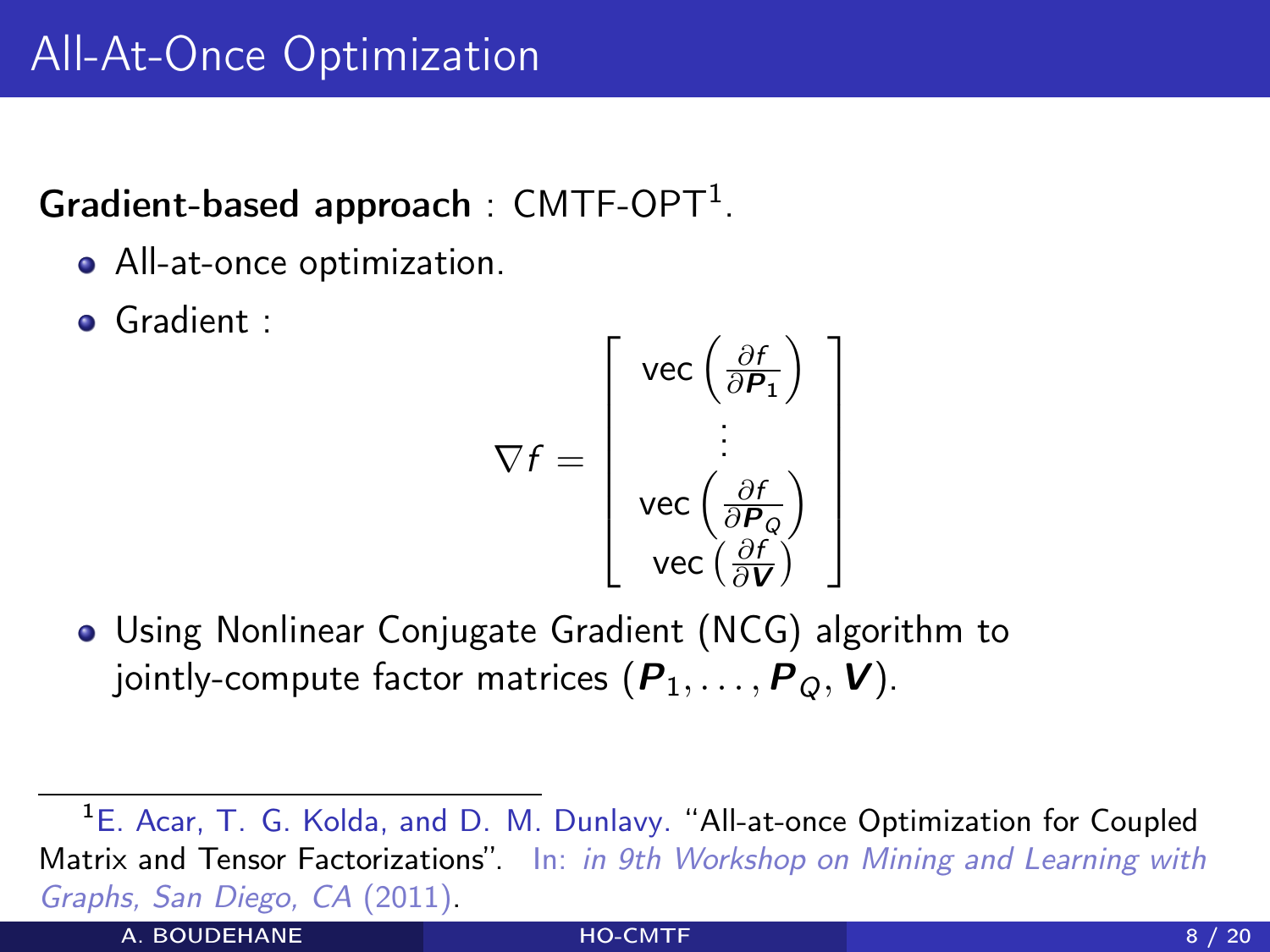#### <span id="page-8-0"></span>Limitation

Curse of dimensionality : Case of coupled high-order tensor matrix factorization :

 $\rightarrow$  Number of elements increases exponentially in function of the dimensions.

- $\rightarrow$  Exponential increase of computation and memory requirements.
- ⇒ Limition in terms of order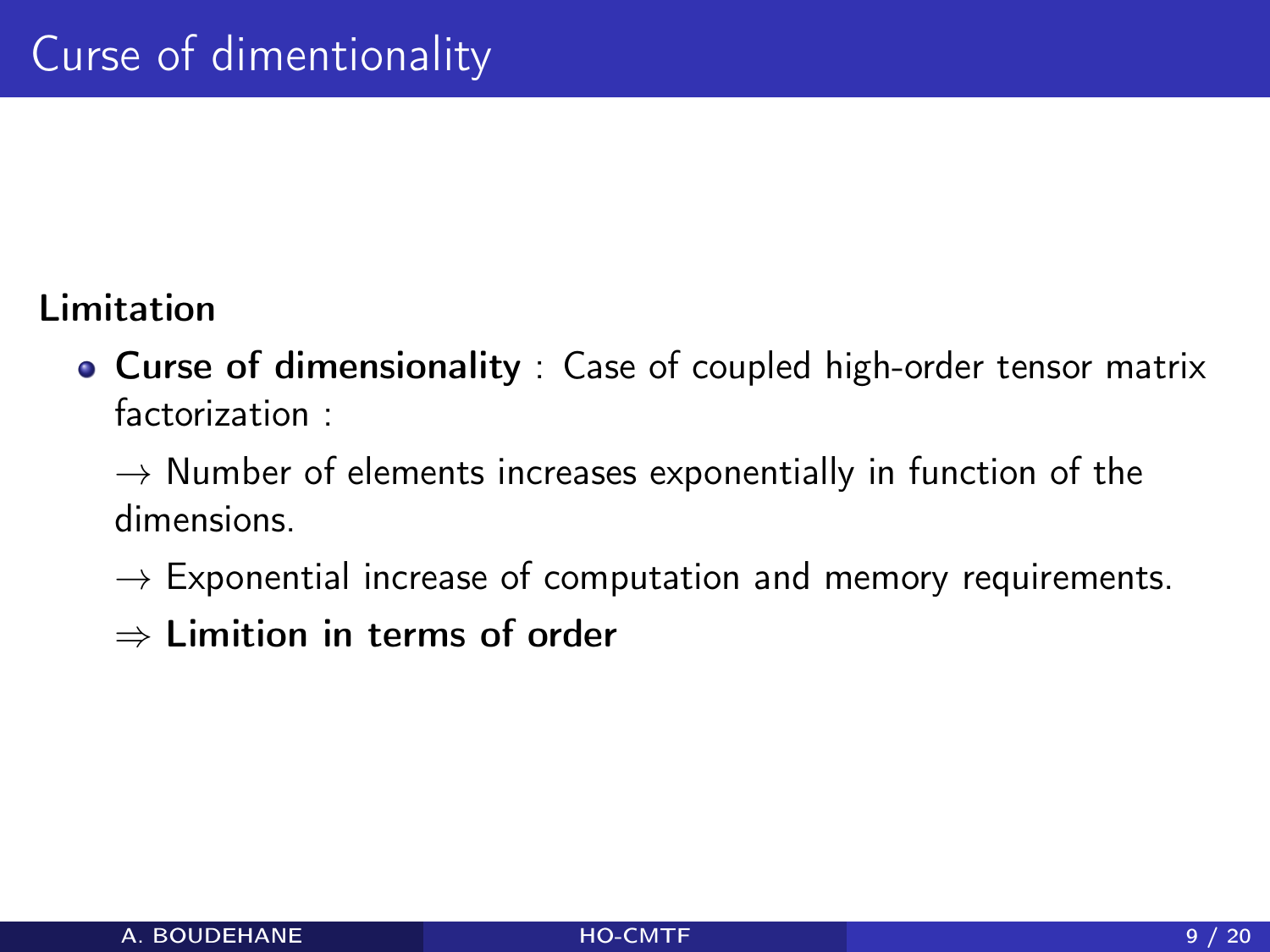### <span id="page-9-0"></span>Dimensionality reduction : Tensor Train Model

#### D-order TT decomp. with TT-ranks  $(R_1, \ldots, R_{D-1})$  [Oseledets, 2011]

$$
\mathcal{X}(i_1, i_2, \cdots, i_D) = \sum_{r_1, \cdots, r_{D-1}=1}^{R_1, \cdots, R_{D-1}} \mathbf{G}_1(i_1, r_1) \mathcal{G}_2(r_1, i_2, r_2,) \mathcal{G}_3(r_2, i_3, r_3) \cdots
$$

$$
\cdots \mathcal{G}_{D-1}(r_{D-2}, i_{D-1}, r_{D-1}) \mathbf{G}_D(r_{D-1}, i_D)
$$



Fig. Forney-style factor graph [Forney, 2001]

The most compact TN with a dominant storage cost :  $\mathit{O}((D-2)IR^2).$  Linear in  $D.$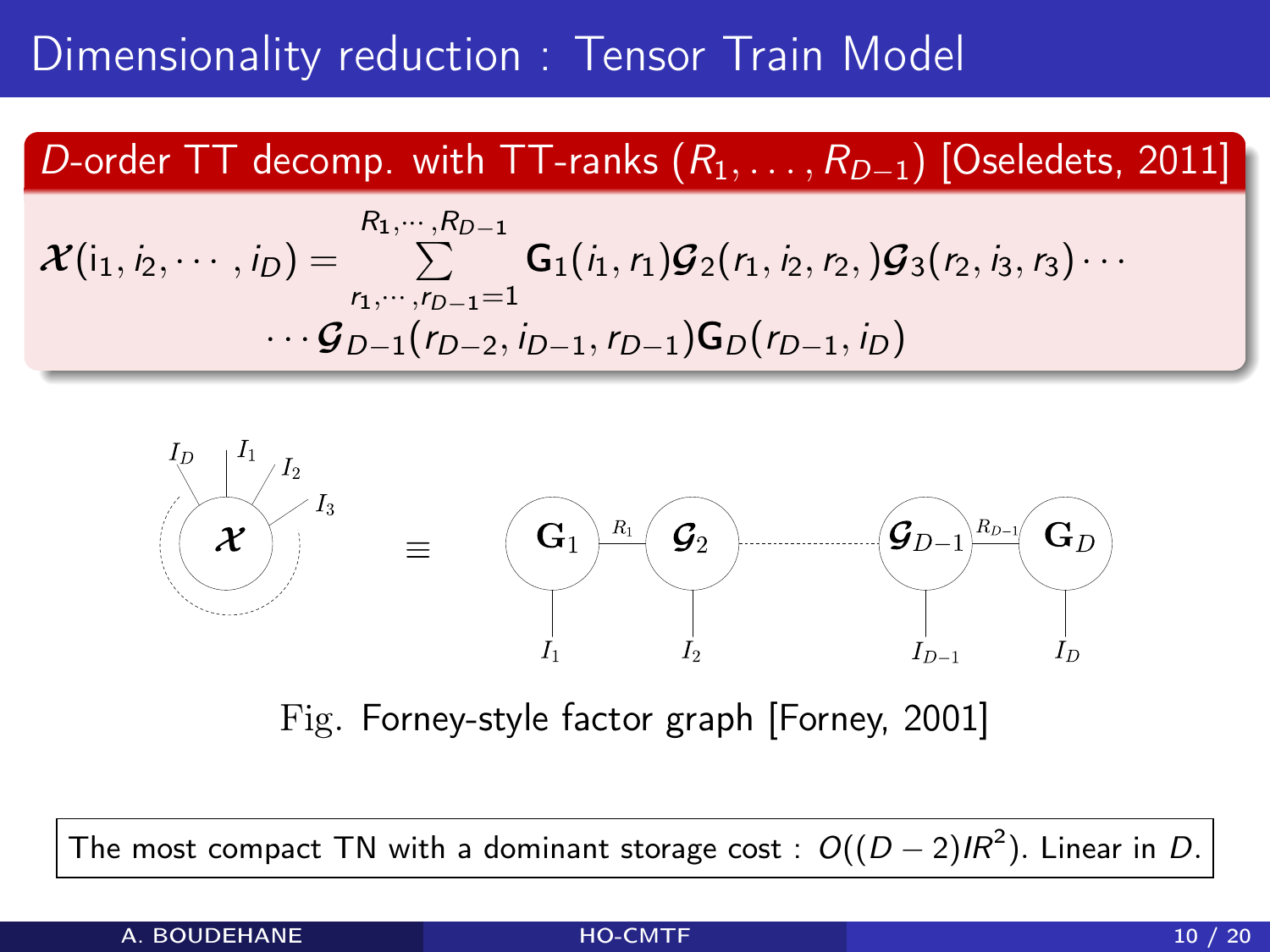## Model equivalence - Computational relation (TT-SVD)

Recall that a D-order CPD of rank-R is defined as  $X =$  $\mathcal{I}_{D,R} \times_1 \mathsf{P}_1 \times_2 \mathsf{P}_2 \times_3 \ldots \times_D \mathsf{P}_D$ 

Key result [Zniyed, Boyer et al, submitted to LAA]

$$
\bullet \, \mathcal{G}_k = \mathcal{I}_{3,R} \times_1 \mathsf{M}_{k-1} \times_2 \mathsf{P}_k \times_3 \mathsf{M}_k^{-1}
$$

$$
\bullet \ \mathsf{G}_1 = \mathsf{P}_1 \mathsf{M}_1^{-1}
$$

 ${\sf G}_D = {\sf M}_{D-1}{\sf P}_D^{\sf T}$ 

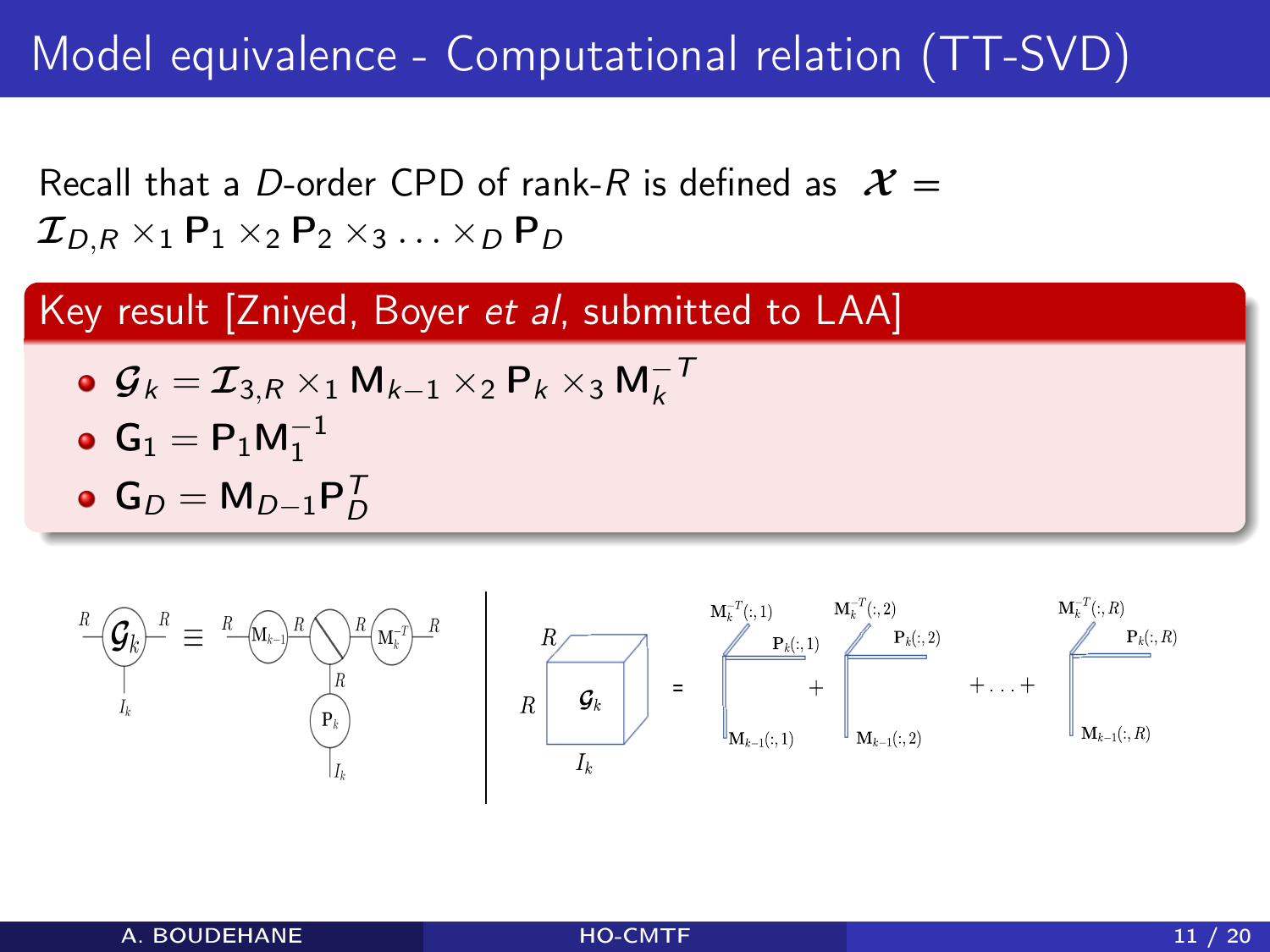<span id="page-11-0"></span>• Reminding the Tensor-Train model

$$
\boldsymbol{\mathcal{X}} = \boldsymbol{G}_1 \times_2^1 \boldsymbol{\mathcal{G}}_2 \times_3^1 \ldots \times_{Q-1}^1 \boldsymbol{\mathcal{G}}_{Q-1} \times_Q^1 \boldsymbol{G}_Q
$$

**o** The matrix Y

$$
\bm{Y} = \bm{P}_k \bm{V}^T
$$

• The TT-core  $\mathcal{G}_k$  shares the common factor  $\mathcal{P}_k$  with Y

$$
\boldsymbol{\mathcal{G}}_k = [\![\boldsymbol{M}_{k-1},\boldsymbol{P}_k,\boldsymbol{M}_k^{-T}]\!]
$$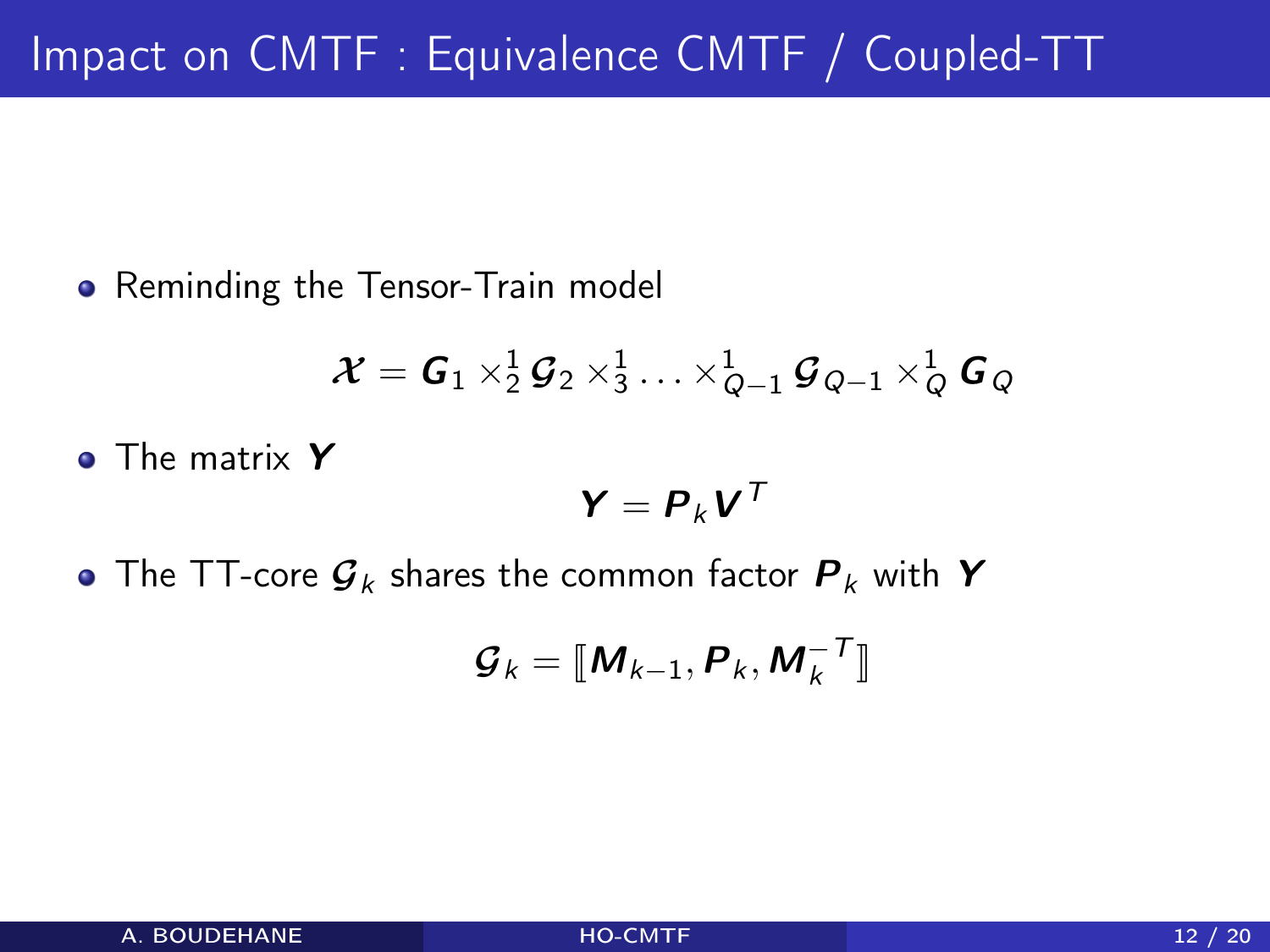# Impact on CMTF : Equivalence CMTF / Coupled-TT



Figure: Factor graph modelization of coupled tensor-train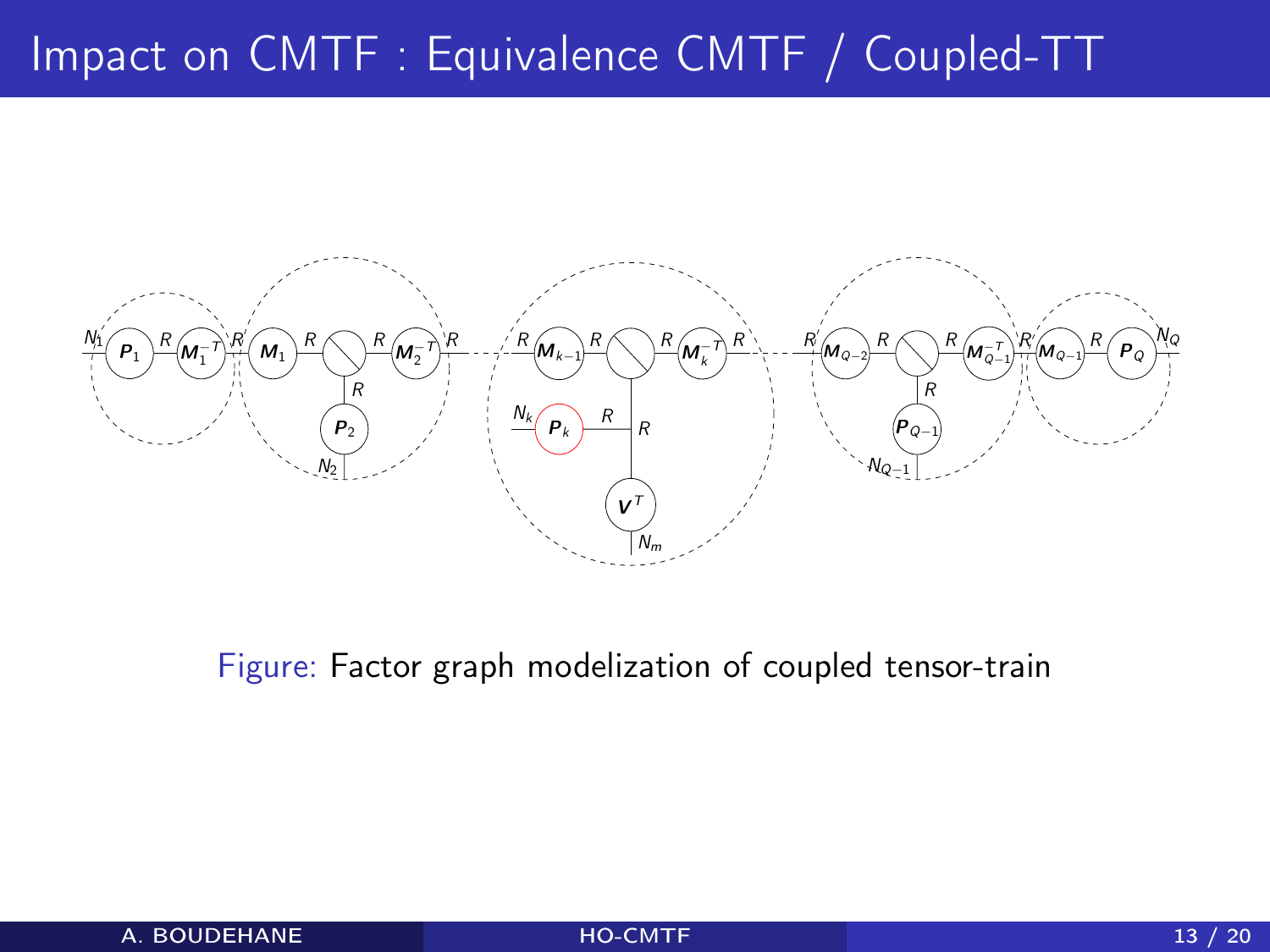## Equivalence CMTF / Coupled-TT

k-th 3-order CMTF problem:

 $f_2(M_{k-1}, P_k, M_k, V) = \lambda_1 ||\mathcal{G}_k - [\![M_{k-1}, P_k, M_k^{-T}]\!]||_F^2 + \lambda_2 ||Y - P_k V^T||_F^2$ 

#### Breaking the curse of dimensionality

The high-order CMTF problem has been reduced into a 3-order CMTF and a collection of 3-order CPDs



Figure: Factor graph modelization of 3-order CMTF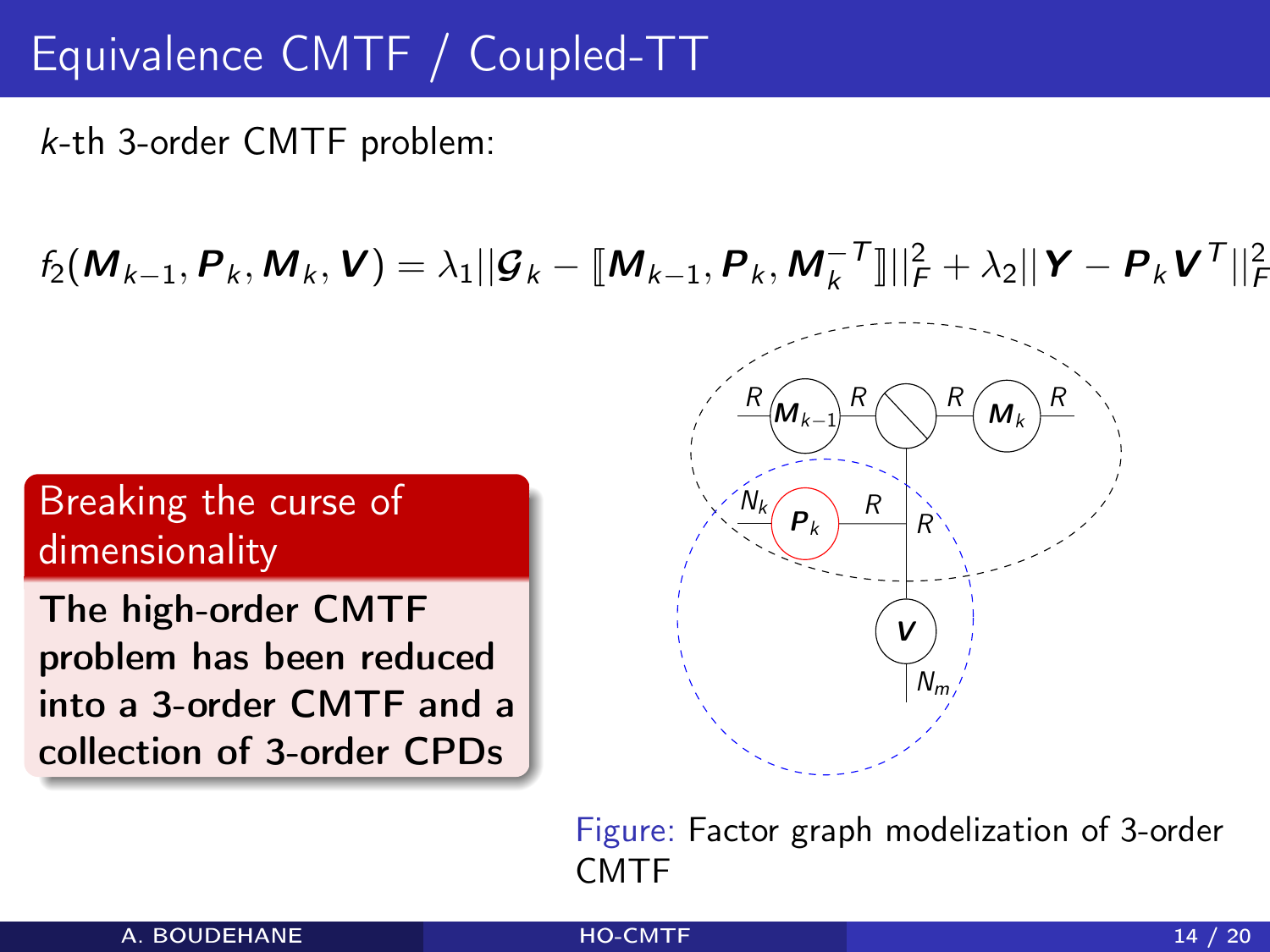• Least-squares solution for  $P_k$ 

$$
\boldsymbol{P}_k = \begin{bmatrix} \lambda_1 \boldsymbol{G}_k^{(2)} & \lambda_2 \boldsymbol{Y} \end{bmatrix} \begin{bmatrix} \lambda_1 (\boldsymbol{M}_k^{-T} \odot \boldsymbol{M}_{k-1})^T & \lambda_2 \boldsymbol{V}^T \end{bmatrix}^\dagger
$$
  
•  $\boldsymbol{V}$  is given by  

$$
\boldsymbol{V} = (\boldsymbol{P}_k^T)^\dagger \boldsymbol{Y}
$$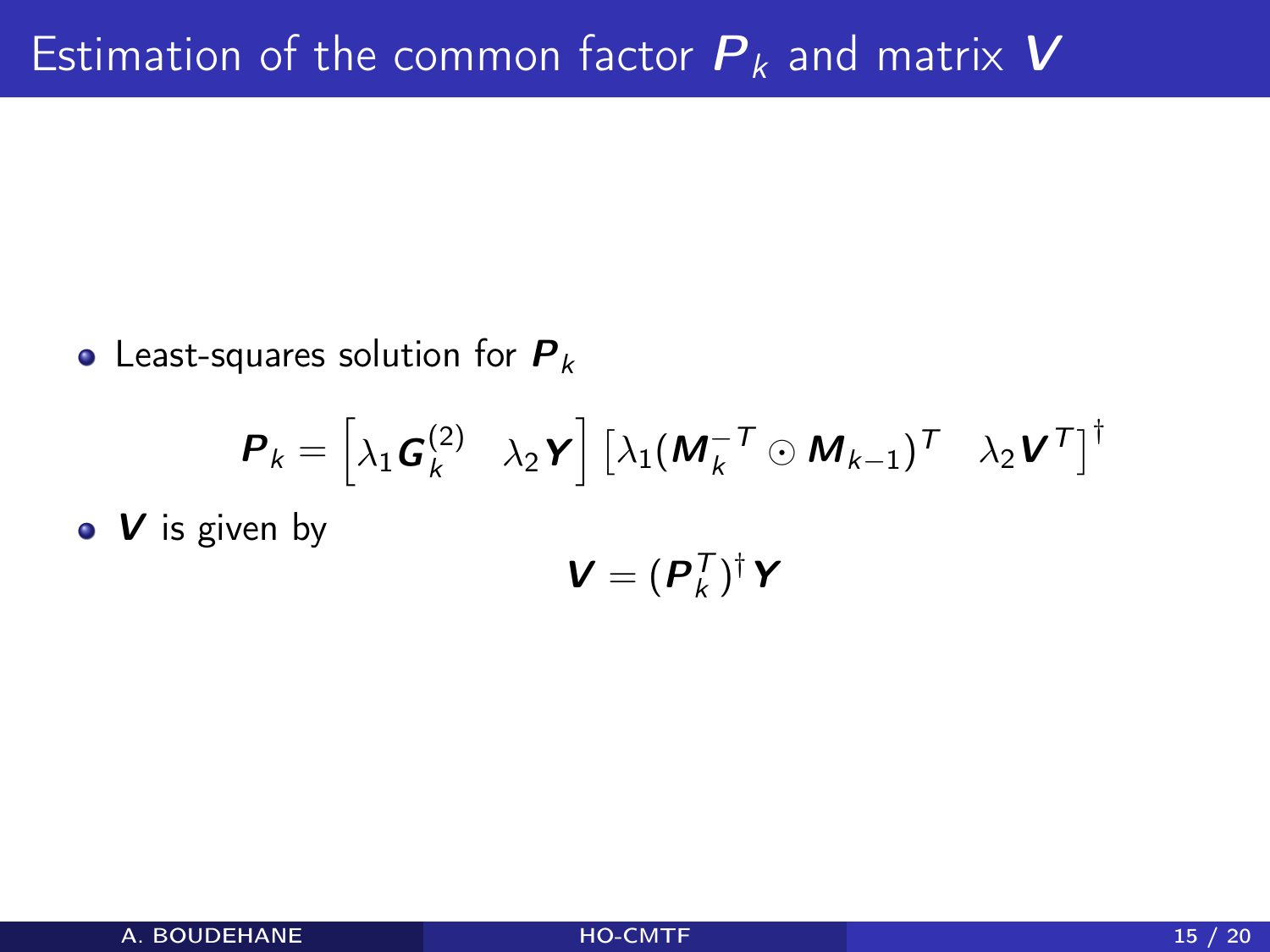### <span id="page-15-0"></span>C-JIRAFE

**Input:** Tensor  $X$ , matrix Y, order Q, rank R and common mode k **Output:** Estimated factor matrices  $P_1, P_2, \ldots, P_Q, V$ **1** TT cores estimation  $[G_1, \mathcal{G}_2, \ldots, \mathcal{G}_{Q-1}, G_Q] = \text{TT-SVD}(\mathcal{X}, R)$ **2** Joint estimation of  $P_k$  and  $V$ :  $[\hat{\bm{M}}_{k-1}, \hat{\bm{P}}_k, \hat{\bm{M}}_k^{-T}, \hat{\bm{V}}] = \textsf{Exp-ALS}(\bm{\mathcal{G}}_k, \bm{Y}, R)$ The rest of factors for  $q = k - 1 \ldots 2$  $[\hat{\bm{M}}_{q-1}, \hat{\bm{P}}_q] = \textsf{Bi-ALS}(\bm{\mathcal{G}}_q, \hat{\bm{M}}_q^{-\bm{\mathcal{T}}}, R)$ end for for  $q = k + 1...Q - 1$  $[\hat{\mathsf{P}}_q,\hat{\mathsf{M}}_q^{-\mathsf{T}}]=\mathsf{Bi}\text{-}\mathsf{ALS}(\boldsymbol{\mathcal{G}}_q,\hat{\mathsf{M}}_{q-1},R)$ end for  $\hat{\boldsymbol{P}}_1 = \boldsymbol{G}_1 \hat{\boldsymbol{M}}_1$  and  $\hat{\boldsymbol{P}}_Q = \boldsymbol{G}_Q^\mathsf{T} \hat{\boldsymbol{M}}_{Q-1}^{-\mathsf{T}}$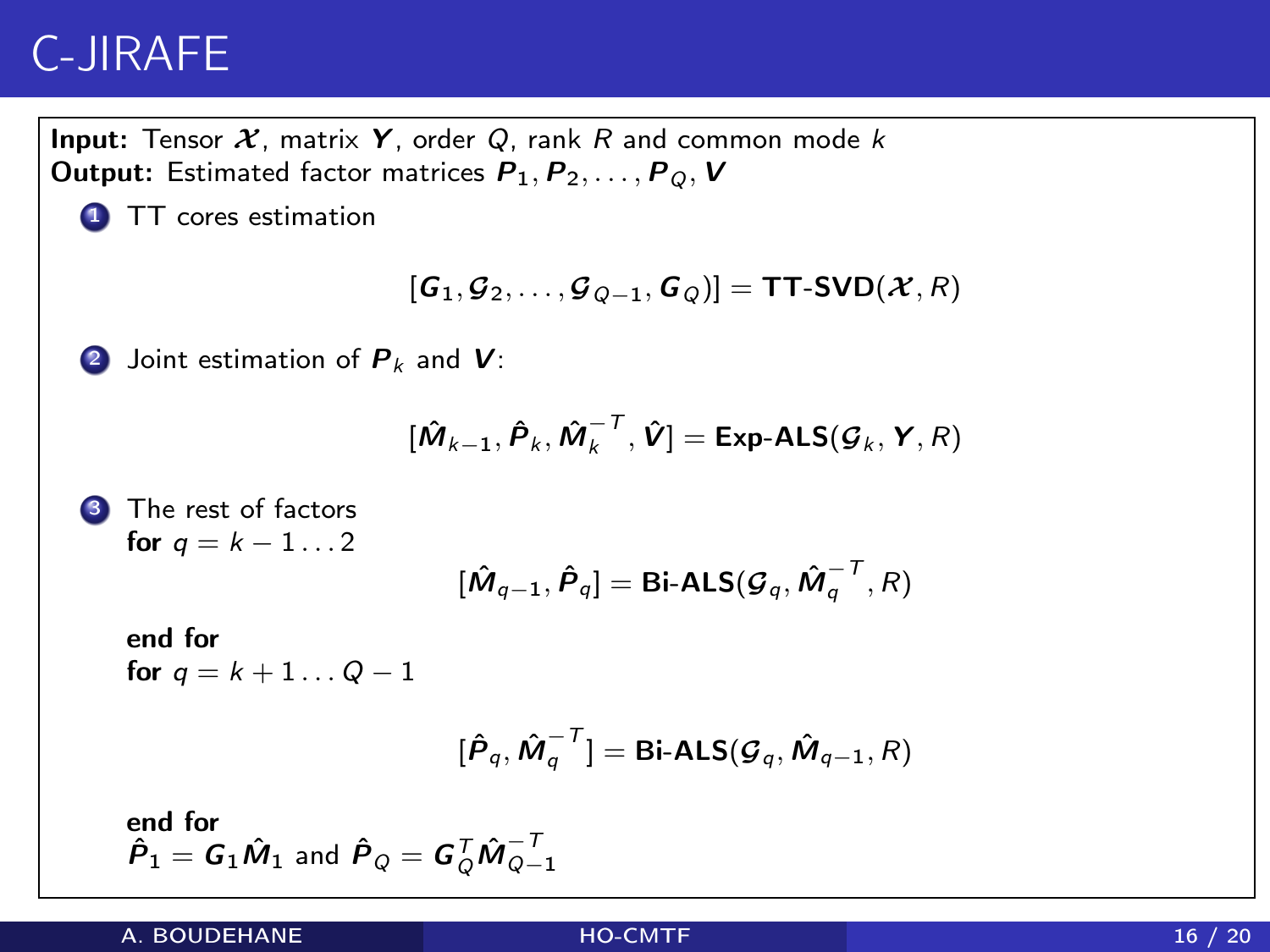

Figure: Coupled JIRAFE

#### Bi-ALS loops can be done in parallel independently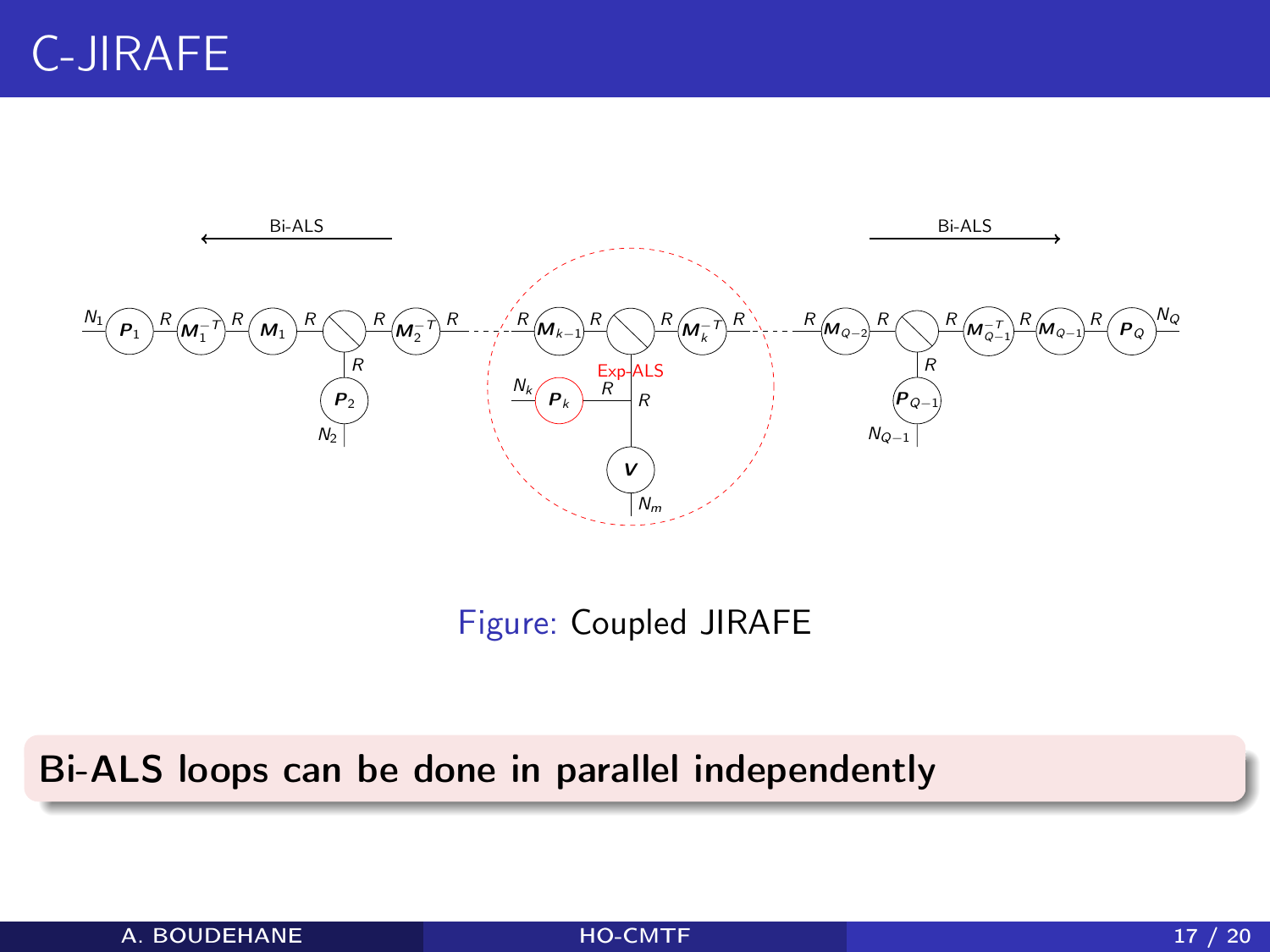<span id="page-17-0"></span>

Figure: NMSE (log-scale) in function of signal to noise ratio (dB) for  $Q = 4$ ,  $R = 2, N = 10$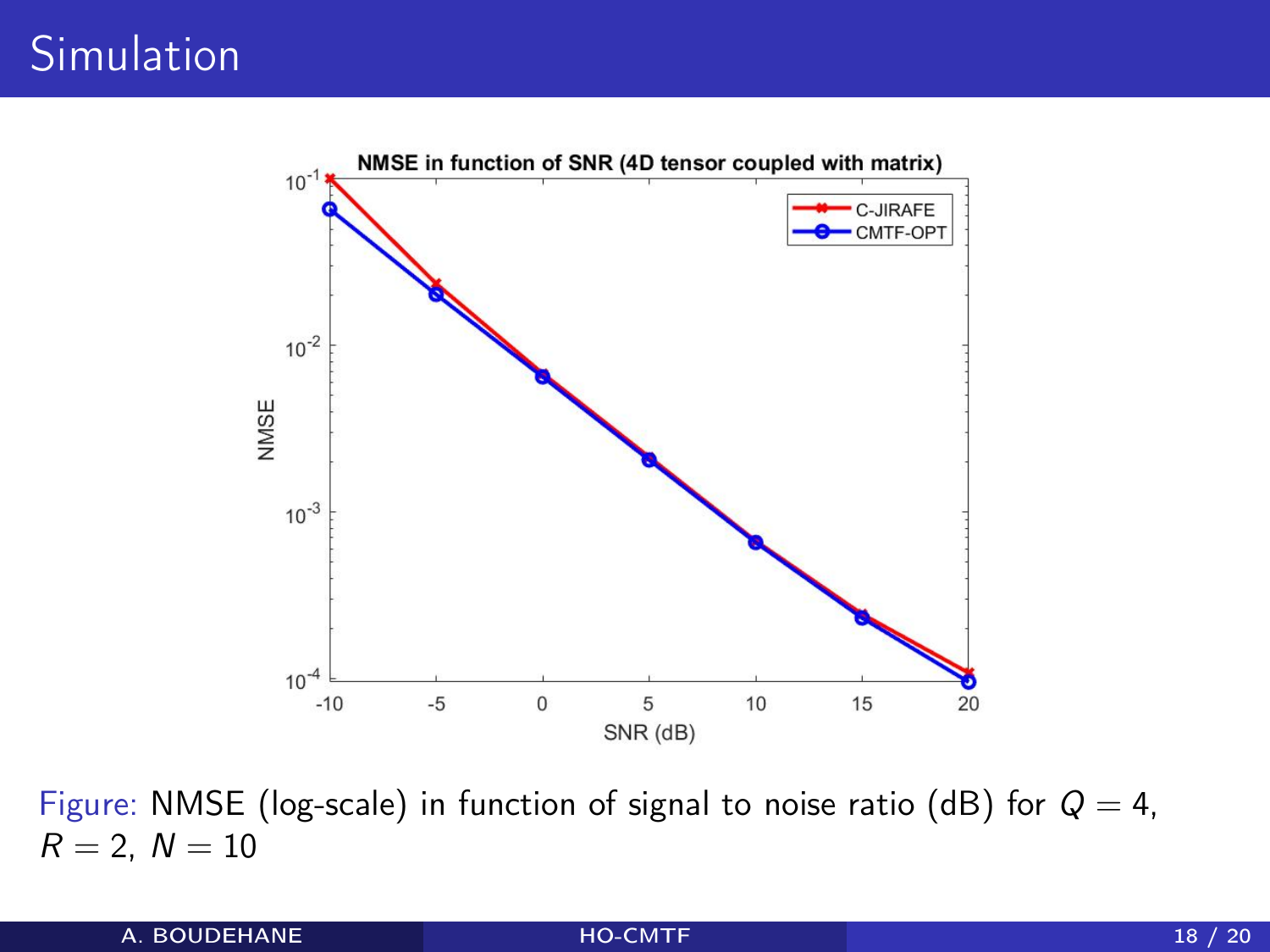| Tensor order | $C$ -JIRAFE $\parallel$ | CMTF-OPT      | Gain     |
|--------------|-------------------------|---------------|----------|
|              | $0.0201$ (s)            | $0.1124$ (s)  | 5.5920   |
|              | 0.0310(s)               | $1.3369$ (s)  | 43.1258  |
|              | $0.1057$ (s)            | $20.5572$ (s) | 194.4863 |

Table: Execution time in function of order for a fixed signal to noise ratio  $SNR = 10dB$